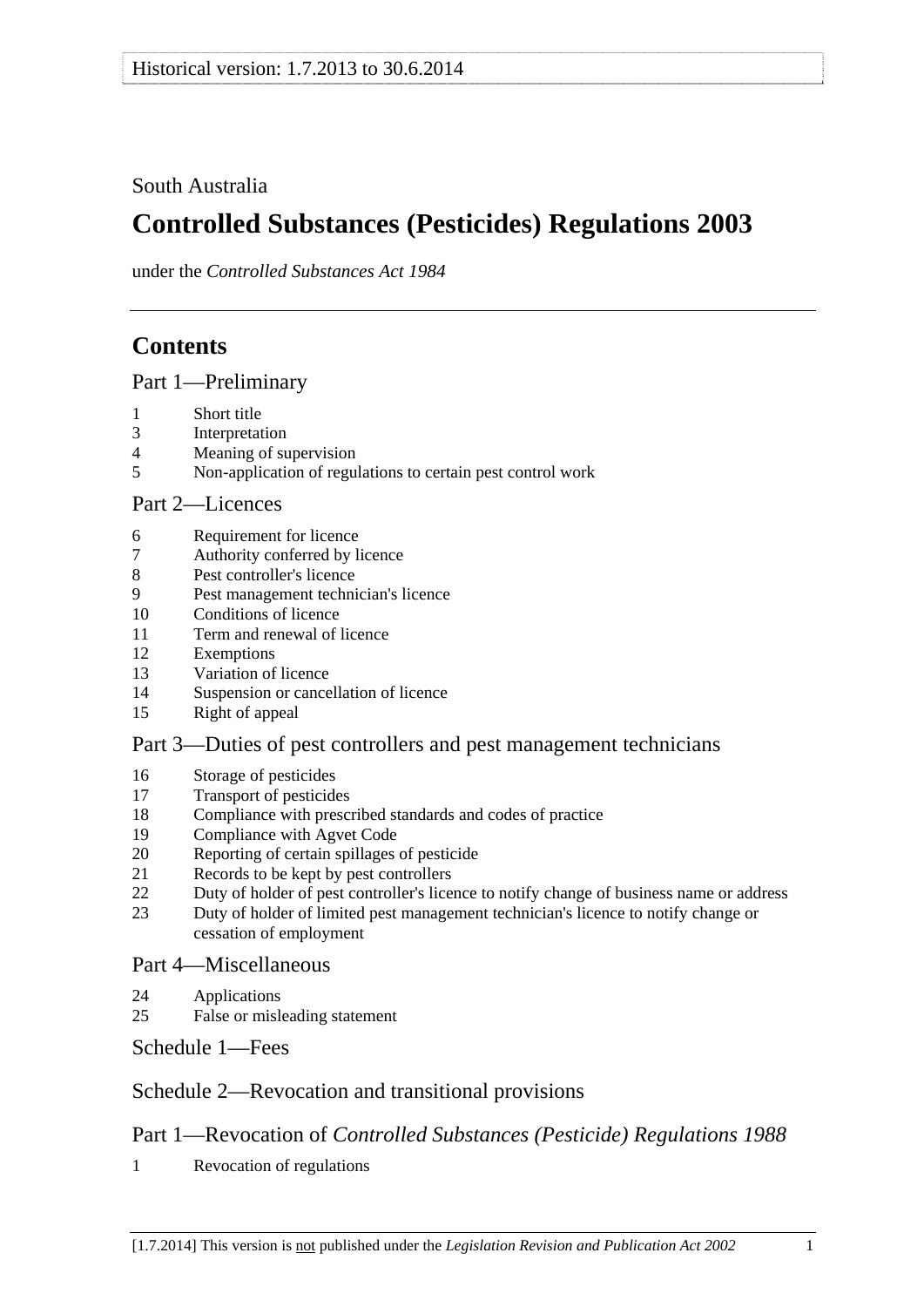#### <span id="page-1-0"></span>[Part 2—Transitional provisions](#page-0-0)

- [2 Interpretation](#page-14-0)
- [3 Continuation of licences](#page-14-0)
- [4 Continuation of exemptions](#page-14-0)

[Legislative history](#page-15-0) 

## **Part 1—Preliminary**

#### **1—Short title**

These regulations may be cited as the *Controlled Substances (Pesticides) Regulations 2003*.

## **3—Interpretation**

In these regulations, unless the contrary intention appears—

*Act* means the *[Controlled Substances Act 1984](http://www.legislation.sa.gov.au/index.aspx?action=legref&type=act&legtitle=Controlled%20Substances%20Act%201984)*;

*Agvet Code* means the *Agvet Code of South Australia* (see section 5 of the *[Agricultural and Veterinary Chemicals \(South Australia\) Act 1994](http://www.legislation.sa.gov.au/index.aspx?action=legref&type=act&legtitle=Agricultural%20and%20Veterinary%20Chemicals%20(South%20Australia)%20Act%201994)*);

*approved label* has the meaning given by the Agvet Code;

*director*, in relation to a body corporate, has the same meaning as in the *Corporations Act 2001* of the Commonwealth;

*disposal*, in relation to pesticide, means—

- (a) disposal of unused pesticide; or
- (b) disposal of a container that has been used to hold pesticide;

*employ* includes engage under a contract for services;

*licensing authority* means the person or body designated from time to time by the Minister by instrument in writing as the licensing authority for the purposes of these regulations;

*Part 7 permit* means a permit under Part 7 of the Agvet Code;

*pest* has the meaning given by the Agvet Code;

*pest control business* means a business in which pest control work is performed for another for fee or reward;

*pest controller* means a person who carries on a pest control business;

*pest control work* means using a pesticide to—

- (a) kill, stupefy or repel a pest; or
- (b) inhibit the feeding of a pest; or
- (c) modify the physiology of a pest to alter its natural development or reproductive capacity,

and includes measuring, mixing, weighing or otherwise preparing a pesticide for such use;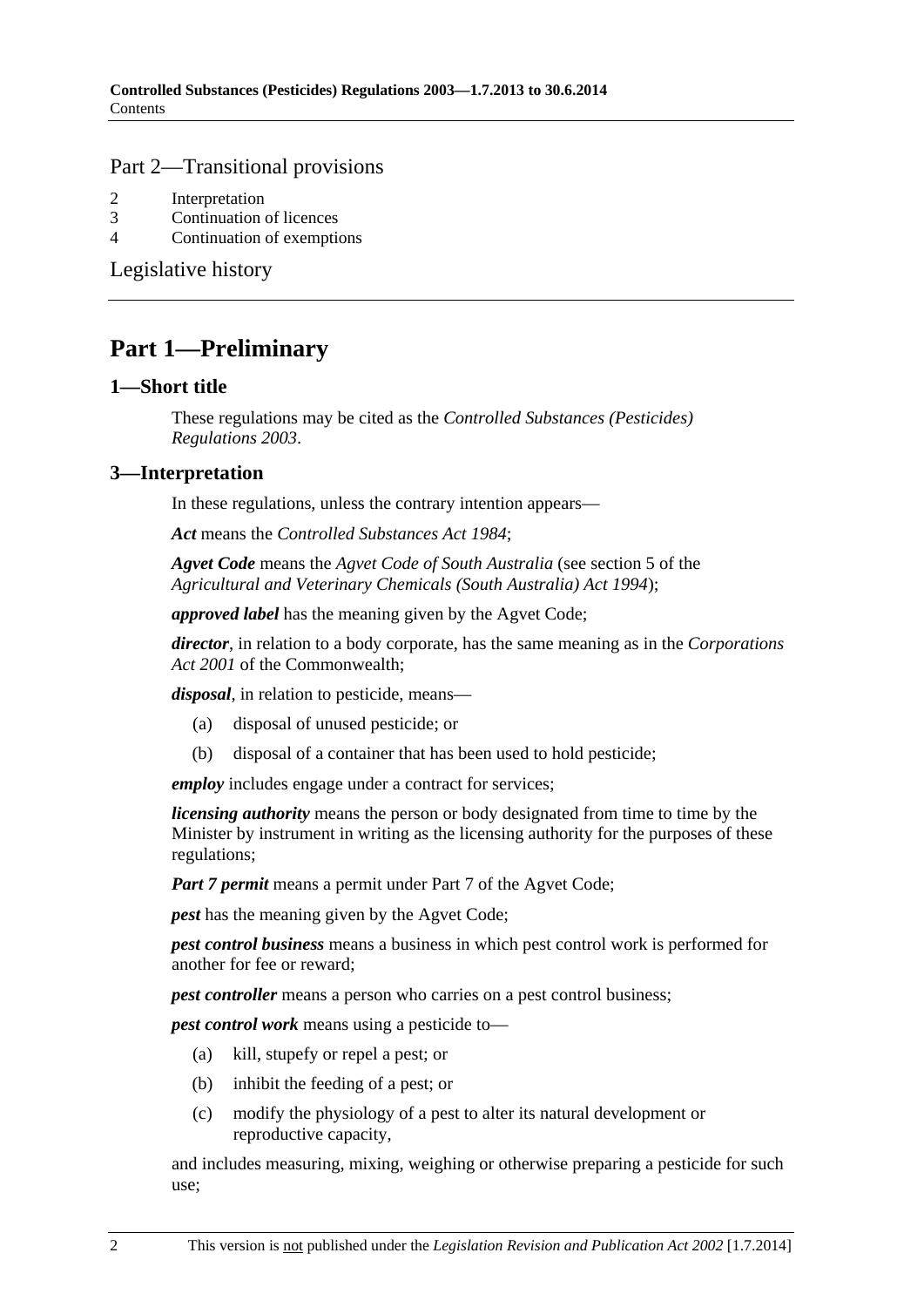<span id="page-2-0"></span>*pesticide* means a substance or preparation that—

- (a) contains any proportion of a poison listed in schedule 5, schedule 6 or schedule 7 of the *Uniform Poisons Standard*, as defined in, modified by and incorporated into, the *[Controlled Substances \(Poisons\) Regulations 1996](http://www.legislation.sa.gov.au/index.aspx?action=legref&type=subordleg&legtitle=Controlled%20Substances%20(Poisons)%20Regulations%201996)*; and
- (b) is authorised under the Agvet Code for use for pest control work;

*pest management technician* means a person who personally performs pest control work in the course of a pest control business;

*pest management technician's licence* means a full pest management technician's licence or a limited pest management technician's licence.

## **4—Meaning of supervision**

- (1) For the purposes of these regulations, pest control work is performed by a person under the supervision of another (the *supervisor*) if and only if—
	- (a) the pest control work is of a kind that the supervisor is licensed to perform; and
	- (b) the pesticides used in the pest control work are of a kind that the supervisor is licensed to use; and
	- (c) subject to [subregulation \(2\),](#page-2-0) the supervisor is present within sight and sound of the person while the person is performing the work and is available—
		- (i) to advise or assist the person in the performance of the work; or
		- (ii) to intervene in the performance of the work,

as may be necessary in the circumstances of the case.

 (2) If, on application made by a pest controller who employs a person to perform pest control work under the supervision of another, the licensing authority determines that the competence of the person to perform pest control work is such that the level of supervision required by subregulation  $(1)(c)$  is unnecessary, that subregulation does not apply but instead the supervisor must be contactable in a manner approved by the licensing authority to provide advice or instruction to the person performing the pest control work, if necessary, while the person is performing the work.

## **5—Non-application of regulations to certain pest control work**

These regulations do not apply in relation to pest control work consisting only of—

- (a) the application of glyphosate by means of—
	- (i) hand-held equipment with a tank having a maximum capacity of 15 litres or less; or
	- (ii) a brush or similar implement; or
- (b) measuring, mixing, weighing or otherwise preparing glyphosate for application by such means.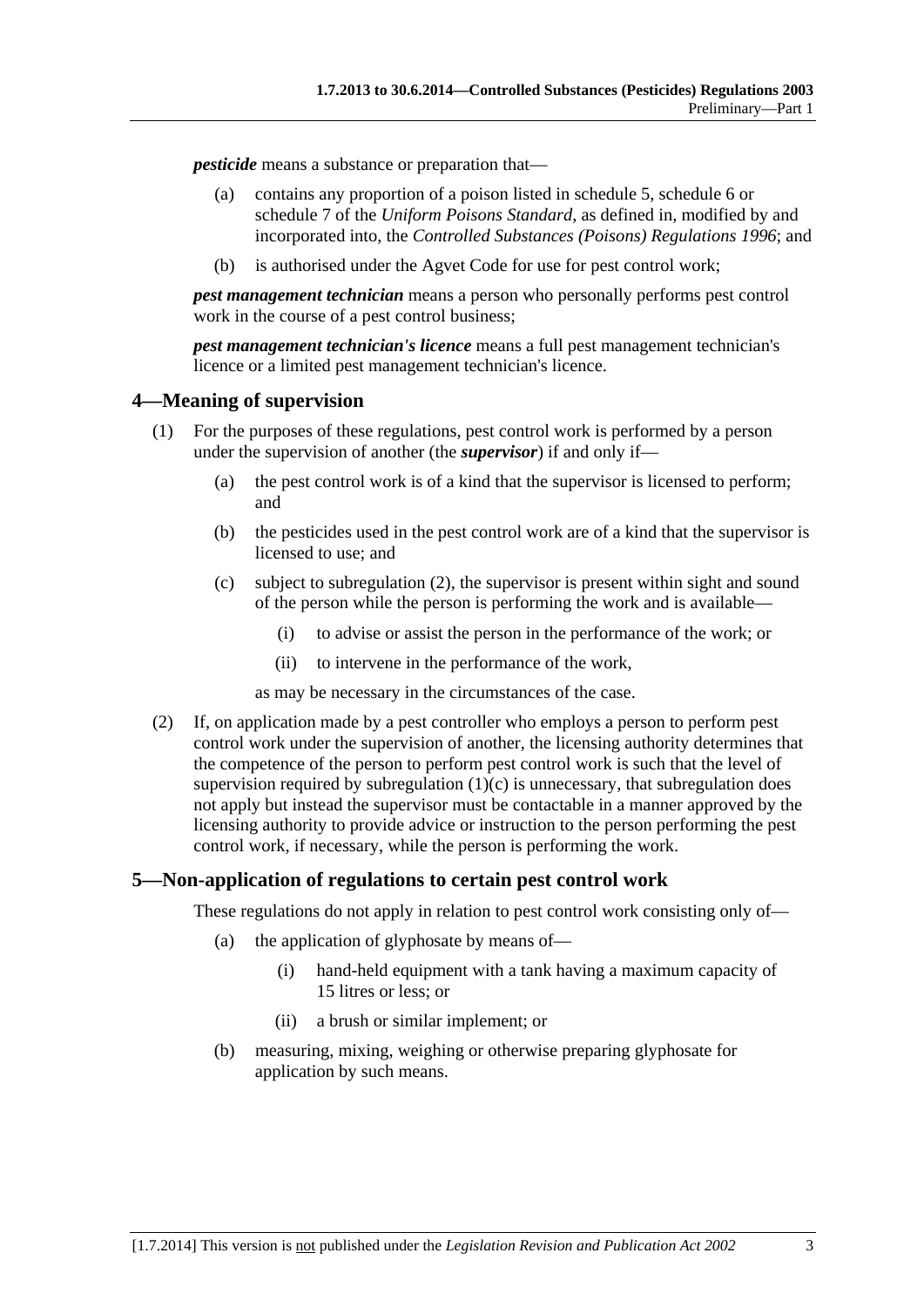## <span id="page-3-0"></span>**Part 2—Licences**

## **6—Requirement for licence**

- (1) A person must not carry on a pest control business except as authorised by—
	- (a) a pest controller's licence under these regulations; or
	- (b) a commercial operator's licence issued under the *Agricultural and Veterinary Chemicals (Control of Use) Act 1995* of Tasmania as amended from time to time, or under an Act substituted for that Act; or
	- (c) registration as a commercial pesticide firm under the *Health Act 1911* of Western Australia as amended from time to time, or under an Act substituted for that Act.

Maximum penalty: \$5 000.

Expiation fee: \$315.

 (2) A person must not perform pest control work in the course of a pest control business except as authorised by a pest management technician's licence under these regulations.

Maximum penalty: \$5 000.

Expiation fee: \$315.

 (3) A person who carries on a pest control business must ensure that no person performs pest control work in the course of that business except as authorised by a pest management technician's licence under these regulations.

Maximum penalty: \$5 000.

Expiation fee: \$315.

## **7—Authority conferred by licence**

Subject to these regulations—

- (a) a pest controller's licence authorises the holder of the licence to carry on a pest control business in which pest control work of a kind specified in the licence using pesticides of a kind specified in the licence may be performed by the holder of a pest management technician's licence authorising pest control work of that kind by the use of pesticides of that kind;
- (b) a full pest management technicians's licence authorises the holder of the licence to perform pest control work of a kind specified in the licence using pesticides of a kind specified in the licence;
- (c) a limited pest management technician's licence authorises the holder of the licence to perform pest control work of a kind specified in the licence using pesticides of a kind specified in the licence under the supervision of the holder of a full pest management technician's licence.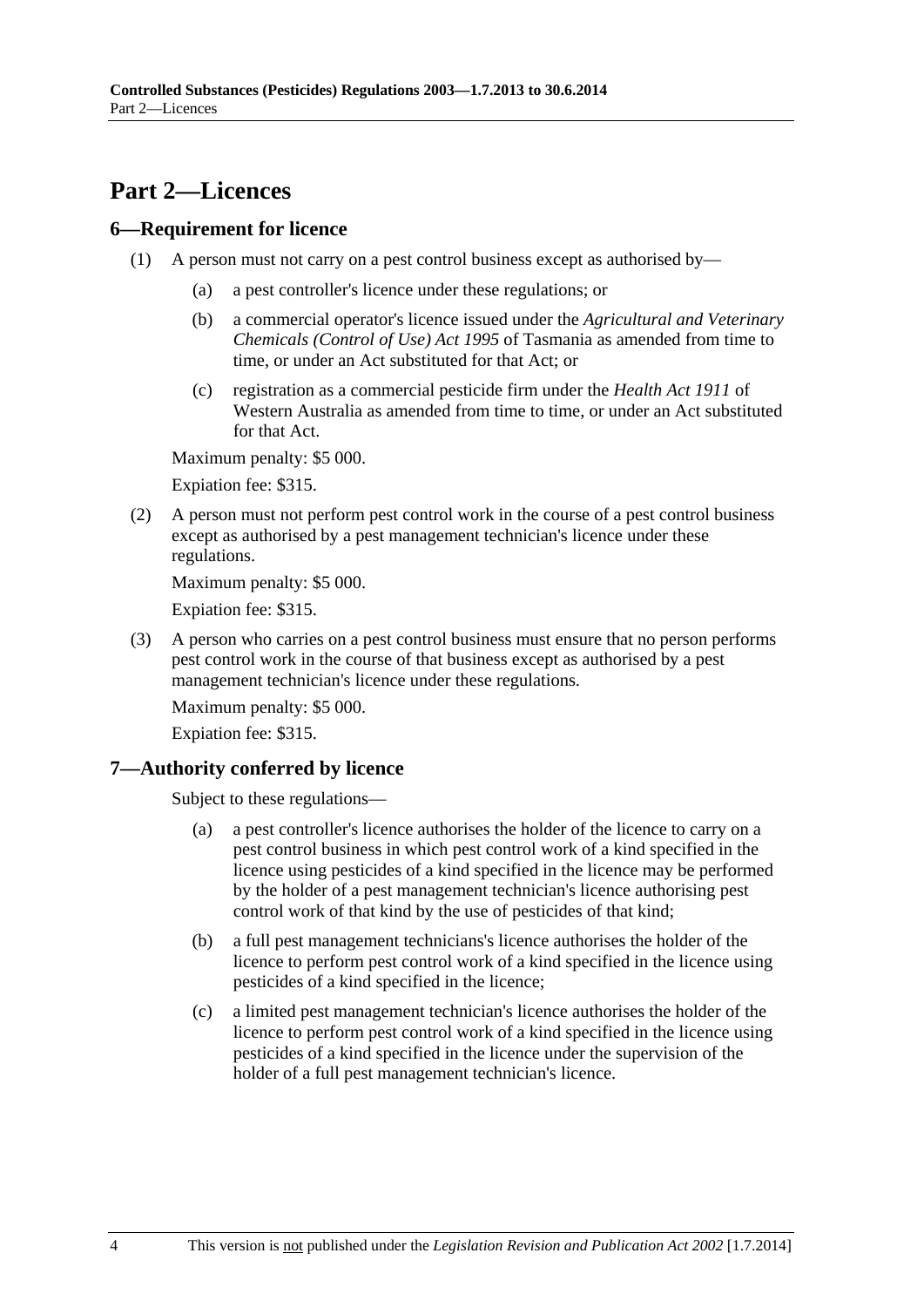#### <span id="page-4-0"></span>**8—Pest controller's licence**

- (1) The licensing authority may grant an application for a pest controller's licence if satisfied—
	- (a) that the applicant—
		- (i) holds a full pest management technician's licence; or
		- (ii) employs a person who holds such a licence,

authorising the holder to perform pest control work of the kind, by the use of pesticides of the kind, for which the pest controller's licence is sought; and

- (b) that the applicant, or a person employed by the applicant, has an adequate knowledge of the requirements of these regulations and of the practices that should be followed in the conduct of a pest control business; and
- (c) that the applicant has appropriate equipment to perform pest control work of the kind for which the pest controller's licence is sought; and
- $(d)$  that—
	- (i) in the case of an application by a natural person—the applicant is otherwise a fit and proper person to hold a pest controller's licence; or
	- (ii) in the case of an application by a body corporate—each director of the body corporate is a fit and proper person to be the director of a body corporate that holds a pest controller's licence.
- (2) A pest controller's licence is subject to the following conditions:
	- (a) a condition that the holder of the licence will maintain any premises and equipment used for the purposes of the holder's pest control business in a clean, efficient and safe working condition;
	- (b) a condition that the holder of the licence will ensure that any pesticide, while handled or used in the course of the holder's pest control business, is under the direct control of the holder of a pest management technician's licence;
	- (c) a condition that the holder of the licence will ensure that any unused pesticide or any container used to hold a pesticide in the course of the pest controller's business is disposed of in a manner not likely to endanger the health of any person.

#### **9—Pest management technician's licence**

- (1) The licensing authority may grant an application for a full pest management technician's licence if satisfied that the applicant—
	- (a) has qualifications that the licensing authority considers appropriate having regard to the kind of pest control work for which the licence is sought; and
	- (b) is medically fit to perform pest control work of the kind for which the licence is sought; and
	- (c) is otherwise a fit and proper person to hold a pest management technician's licence.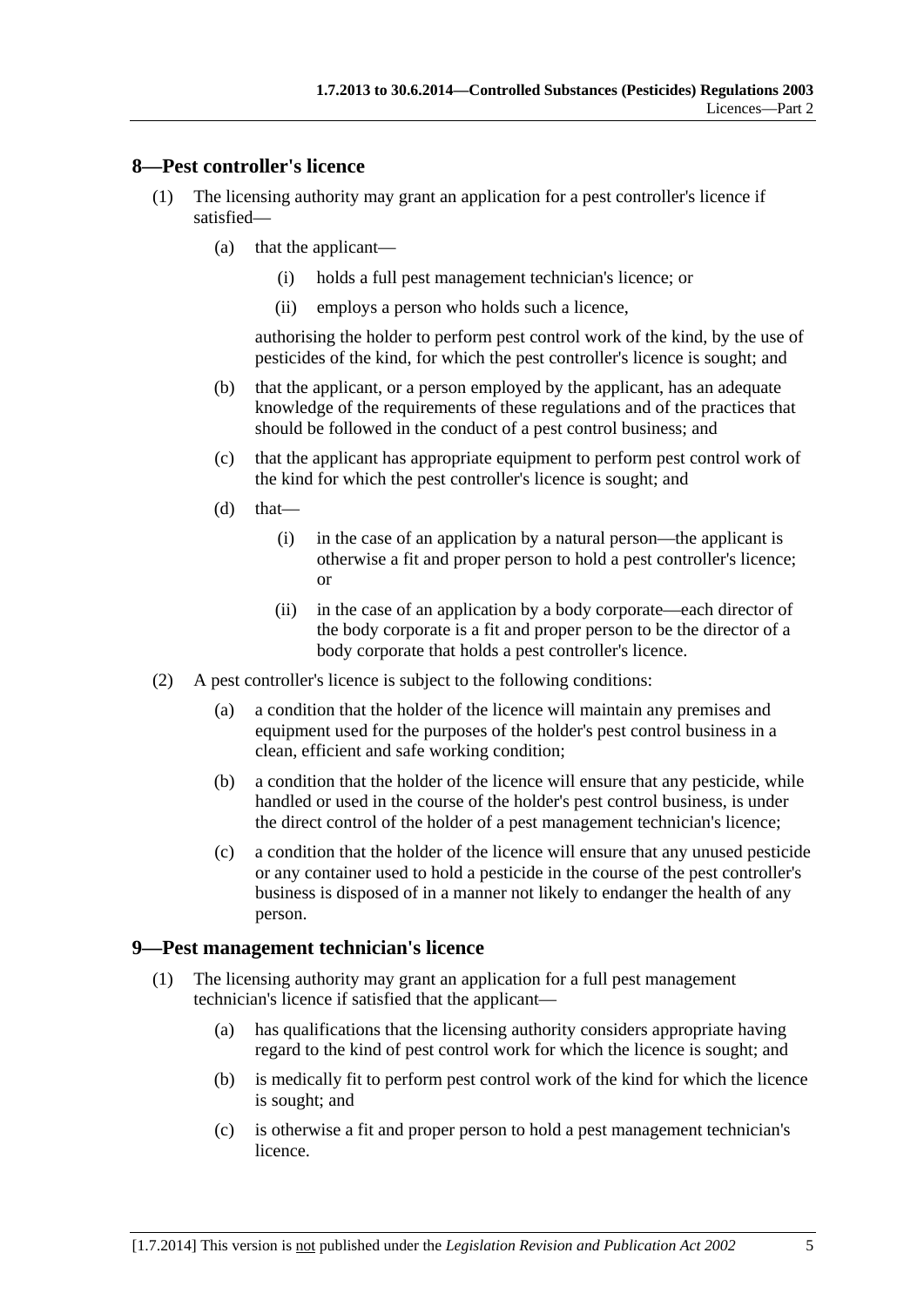- (2) A person who does not have the qualifications required for the grant of a full pest management technician's licence may apply to the licensing authority for a limited pest management technician's licence.
- (3) The licensing authority may grant an application for a limited pest management technician's licence if—
	- (a) the applicant gives to the licensing authority an undertaking that the applicant will, as soon as practicable after the grant of the licence, commence an appropriate course of instruction or training approved by the licensing authority to obtain the qualifications required for the grant of a full pest management technician's licence; and
	- (b) the licensing authority is satisfied that the applicant—
		- (i) is employed by a pest controller to perform pest control work under the supervision of the holder of a full pest management technician's licence; and
		- (ii) is medically fit to perform pest control work of the kind for which the licence is sought; and
		- (iii) is otherwise a fit and proper person to be licensed as a pest management technician.
- (4) A full pest management technician's licence or limited pest management technician's licence is subject to the following conditions:
	- (a) a condition that the holder of the licence will, while using pesticides, wear protective clothing sufficient to prevent contamination of the holder;
	- (b) a condition that the holder of the licence will keep suitable first aid materials available where pesticides are being used by the holder;
	- (c) a condition that the holder of the licence will not handle or use pesticides in a manner dangerous to the health of any person;
	- (d) a condition that the holder of the licence will dispose of any unused pesticide or any container used to hold a pesticide in a manner not likely to endanger the health of any person;
	- (e) a condition that the holder of the licence will, if a spillage of pesticides occurs, clean and decontaminate the area in which the spillage occurred in a manner approved by the licensing authority;
	- (f) a condition that the holder of the licence will submit to such medical examinations as the licensing authority considers necessary to monitor exposure of the holder to pesticides;
	- (g) a condition that the holder of the licence will submit to such assessments as the licensing authority considers necessary to ensure that the holder maintains an adequate knowledge of pest control work and pesticides of the kind authorised by the licence.
- (5) A limited pest management technician's licence is subject to a condition that the holder of the licence will not make recommendations or give advice to any person concerning the use of pesticides.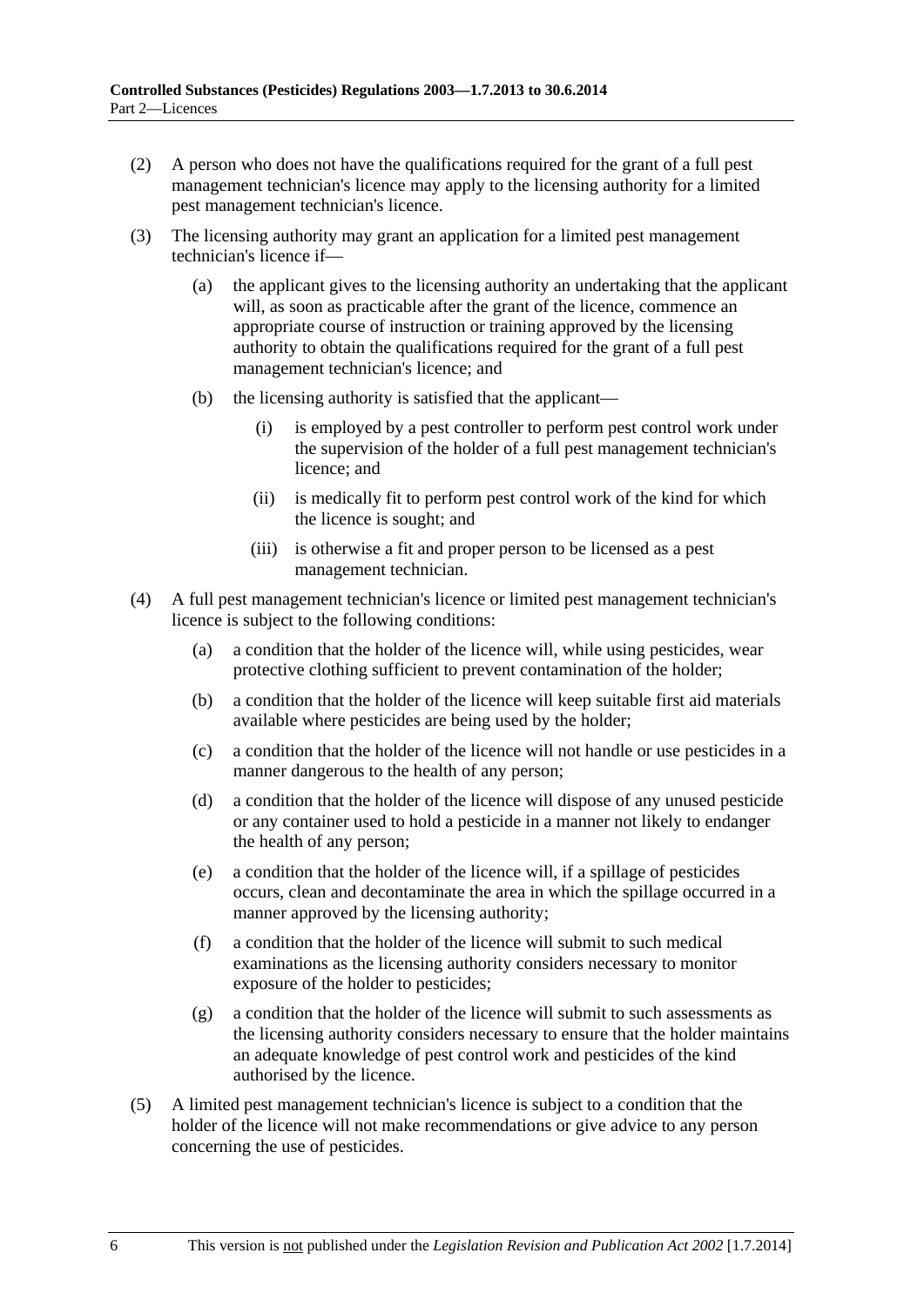<span id="page-6-0"></span> (6) An application for a pest management technician's licence cannot be made except by, or on behalf of, a natural person.

## **10—Conditions of licence**

- (1) A licence under these regulations is subject to—
	- (a) such conditions as are imposed by these regulations; and
	- (b) such other conditions as the licensing authority thinks fit to impose and specifies in the licence or by notice in writing given personally or by post to the holder of the licence.
- (2) The holder of a licence under these regulations must not contravene or fail to comply with a condition of the licence.

Maximum penalty: \$5 000.

Expiation fee: \$315.

#### **11—Term and renewal of licence**

- (1) The term of a pest controller's licence or full pest management technician's licence is 1 year or 3 years at the option of the applicant, and such a licence may, on application made to the licensing authority before the expiry of the licence, be renewed for successive terms of 1 year or 3 years, at the option of the applicant.
- (2) A limited pest management technician's licence expires—
	- (a) on the first anniversary of the date of its grant; or
	- (b) in the case of a licence that has been renewed—
		- (i) on the first anniversary of the date of its renewal; or
		- (ii) if the licensing authority has extended the term of the licence—at the end of the period of extension.
- (3) The licensing authority may, on application made by the holder of a limited pest management technician's licence before the expiry of the licence, extend the term of the licence for a period not exceeding 6 months if, in the opinion of the licensing authority, it is fair in the circumstances of the particular case to allow the holder of the licence further time to do whatever is necessary for the holder to qualify for the grant of a full pest management technician's licence.
- (4) A limited pest management technician's licence may be renewed once by the licensing authority on application made before the expiry of the licence.

#### **12—Exemptions**

- (1) The licensing authority may exempt a person from the obligation to hold a licence under these regulations on such conditions as the licensing authority thinks fit.
- (2) The licensing authority may, by notice in writing given personally or by post to a person granted an exemption under this regulation, vary or revoke the exemption.
- (3) The licensing authority must not grant or vary an exemption unless satisfied that pest control work performed in compliance with the conditions of the exemption as granted or varied will not entail any significant risk to public health or the environment.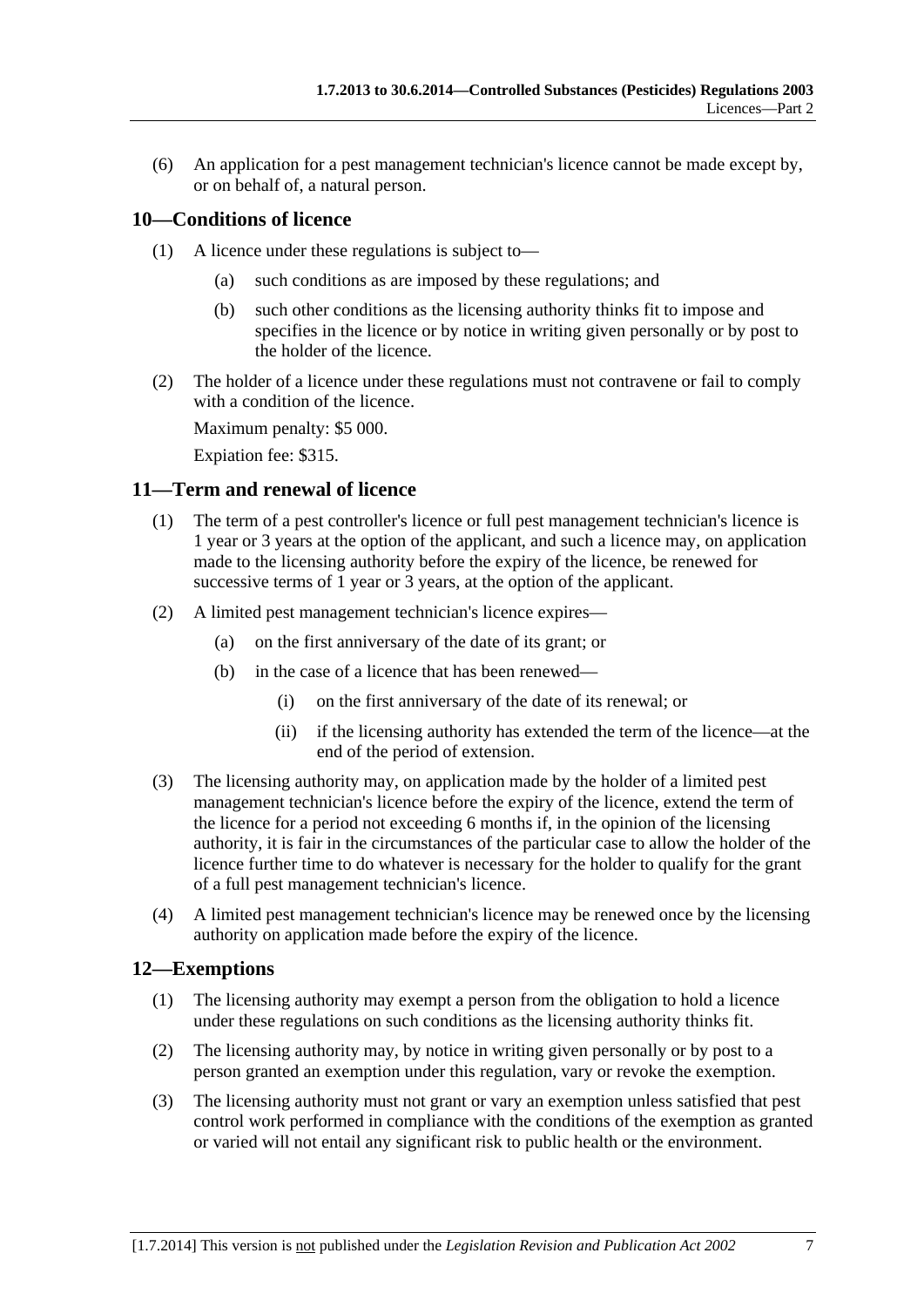<span id="page-7-0"></span> (4) A person who contravenes, or fails to comply with, a condition of an exemption under this regulation is guilty of an offence.

Maximum penalty: \$5 000.

Expiation fee: \$315.

#### **13—Variation of licence**

- (1) The licensing authority may, by notice in writing given personally or by post to the holder of a licence under these regulations—
	- (a) vary the licence to extend or limit the kind of pest control work authorised by, or the kind of pesticides that may be used pursuant to, the licence; or
	- (b) vary or revoke a condition of the licence imposed by the licensing authority, or impose a further condition on the licence.
- (2) The powers conferred by [subregulation \(1\)](#page-7-0) may be exercised—
	- (a) on the application of the holder of the licence; or
	- (b) if the licensing authority is of the opinion that there are proper reasons for doing so.

#### **14—Suspension or cancellation of licence**

The licensing authority may, by notice in writing given personally or by post to the holder of a licence under these regulations, suspend or cancel the licence if satisfied—

- (a) that the holder made a false statement or furnished false information in applying for the grant, renewal or variation of the licence; or
- (b) that the holder has been found guilty of an offence against the Act or these regulations or any other law relating to pesticides (including a law of another State or a Territory); or
- $(c)$  that—
	- (i) in the case of a licence held by a natural person—
		- (A) the holder's health will be seriously endangered if he or she continues to perform pest control work of the kind authorised by the licence; or
		- (B) the holder is no longer competent to perform pest control work of the kind authorised by the licence; or
		- (C) the holder is for any other reason no longer a fit and proper person to hold the licence; or
	- (ii) in the case of a pest controller's licence held by a body corporate—a director of the body corporate is no longer a fit and proper person to be the director of a body corporate that holds a pest controller's licence.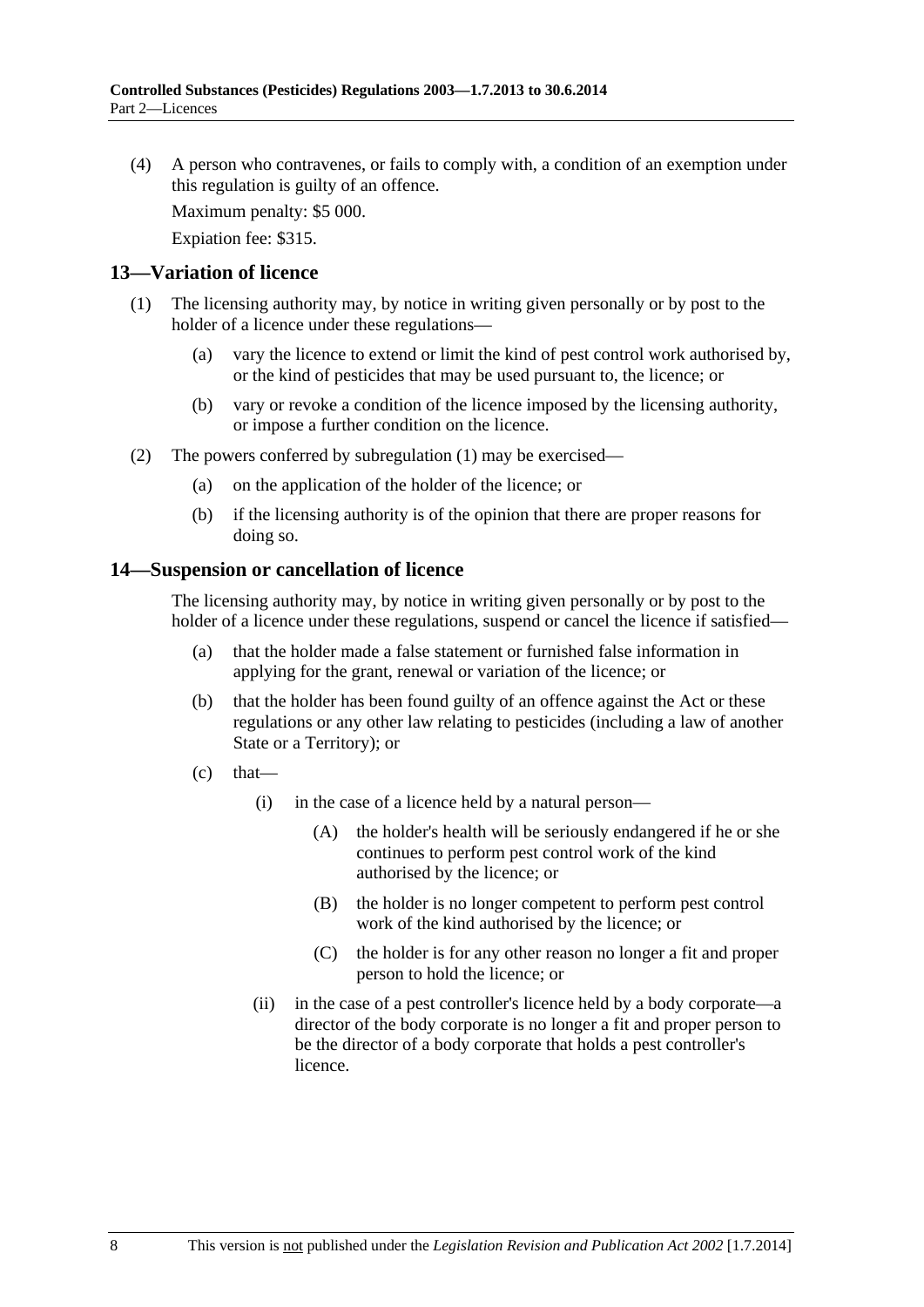## <span id="page-8-0"></span>**15—Right of appeal**

- (1) The following appeals may be made to the Administrative and Disciplinary Division of the District Court:
	- (a) an applicant for a licence under these regulations may appeal against a decision of the licensing authority—
		- (i) to refuse to grant the licence; or
		- (ii) to impose particular conditions on the licence;
	- (b) a person who holds or formerly held a licence under these regulations may appeal against a decision of the licensing authority—
		- (i) to suspend or cancel the licence; or
		- (ii) to vary the licence; or
		- (iii) to impose or vary particular conditions on the licence.
- (2) Subject to this regulation, an appeal must be instituted within 1 month of the making of the decision appealed against.
- (3) The licensing authority must, on application by a person seeking to appeal a decision of the licensing authority, state in writing the reasons for the decision.
- (4) If the reasons of the licensing authority are not given in writing at the time of making a decision and the person affected by the decision, within 1 month of the making of the decision, requires the licensing authority to state the reasons in writing, the time for instituting an appeal runs from the time when the person receives the written statement of those reasons.

## **Part 3—Duties of pest controllers and pest management technicians**

## **16—Storage of pesticides**

- (1) A pest controller must ensure that a pesticide stored in the course of the pest controller's business is kept in a prescribed container that—
	- (a) is kept securely closed; and
	- (b) is housed in a structure that—
		- (i) is roofed; and
		- (ii) has a floor impervious to water; and
		- (iii) is adequately ventilated; and
		- (iv) is locked when unattended; and
		- (v) has an adequate supply of water available to wash any spillage of pesticide that may occur; and
		- (vi) is so situated or constructed that a spillage of pesticide cannot drain into a water supply or watercourse or soak into the soil.

Maximum penalty: \$2 500.

Expiation fee: \$210.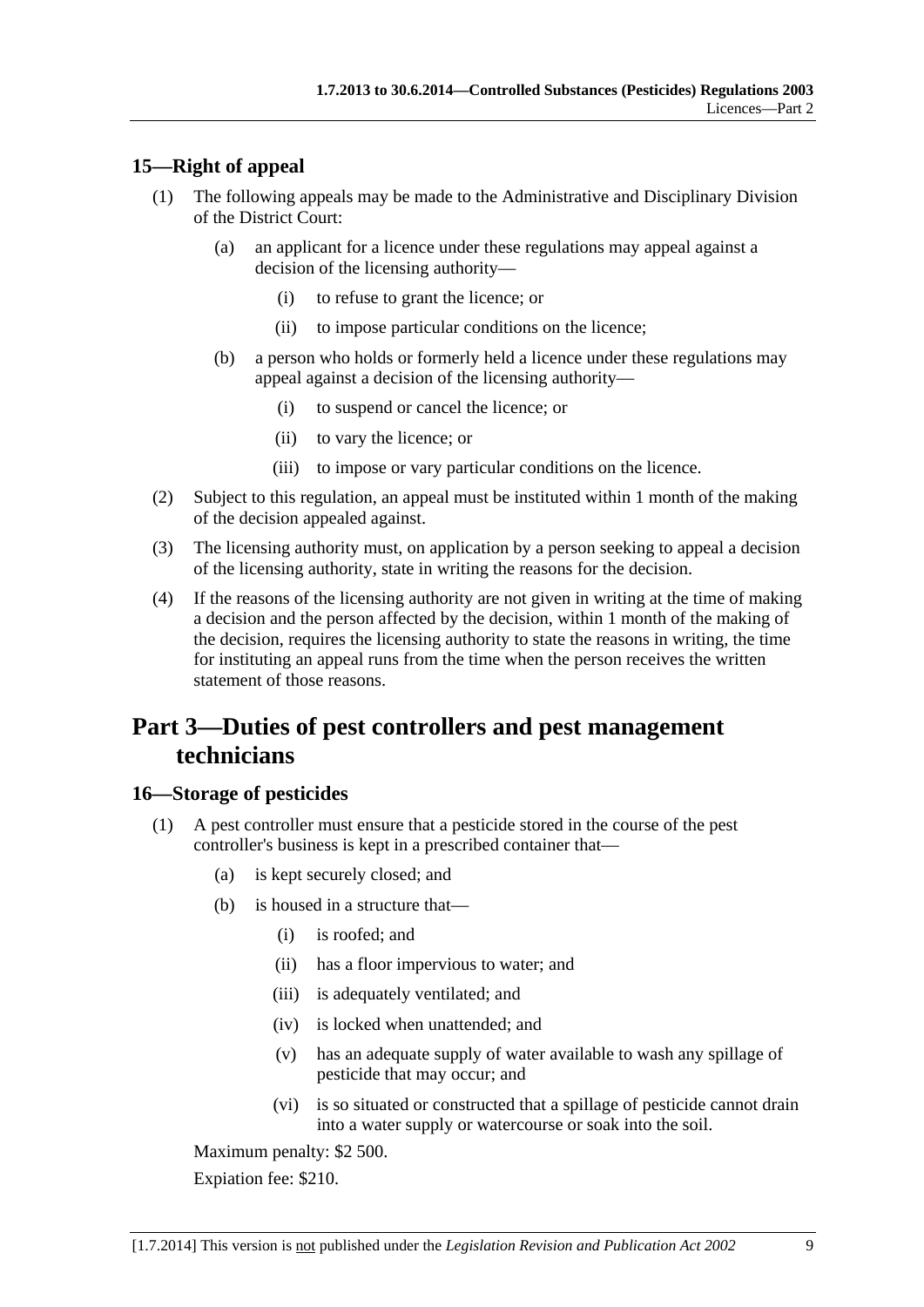<span id="page-9-0"></span>(2) In this regulation—

*prescribed container* means—

- (a) a container that bears an approved label; or
- (b) a container of a kind approved by the licensing authority for the purposes of this regulation.

## **17—Transport of pesticides**

- (1) A pest controller must ensure that the following provisions are complied with in relation to the transport of a pesticide in the course of the pest controller's business:
	- (a) the pesticide must be transported in a securely closed container that—
		- (i) in the case of a pesticide registered under the Agvet Code—bears the approved label for containers of that pesticide; or
		- (ii) in the case of a pesticide that is not registered under the Agvet Code but is the subject of a Part 7 permit—bears a label that contains adequate instructions relating to the matters referred to in section 14(3)(g) of the Agvet Code;
	- (b) the pesticide must not be left in an unattended vehicle unless the vehicle has an enclosed storage facility that forms part of or is securely fixed to the structure of the vehicle and the pesticide is kept securely locked in that storage facility;
	- (c) the driving compartment of the vehicle used to transport the pesticide must be separated from the pesticide storage area by a gas-tight barrier.

Maximum penalty: \$2 500.

Expiation fee: \$210.

- (2) [Subregulation \(1\)\(a\)](#page-8-0) does not apply if pesticide is transported in a securely closed spray tank that—
	- (a) forms part of or is securely fixed to the structure of the vehicle being used to transport the pesticide; and
	- (b) is prominently marked with—
		- (i) the word "CAUTION" or "POISON" or any other warning approved by the licensing authority; and
		- (ii) the name of the pesticide.

#### **18—Compliance with prescribed standards and codes of practice**

 (1) A pest controller must ensure that the requirements of the prescribed standards and codes of practice are complied with in relation to pest control work carried out in the course of the pest controller's business.

Maximum penalty: \$5 000.

Expiation fee: \$315.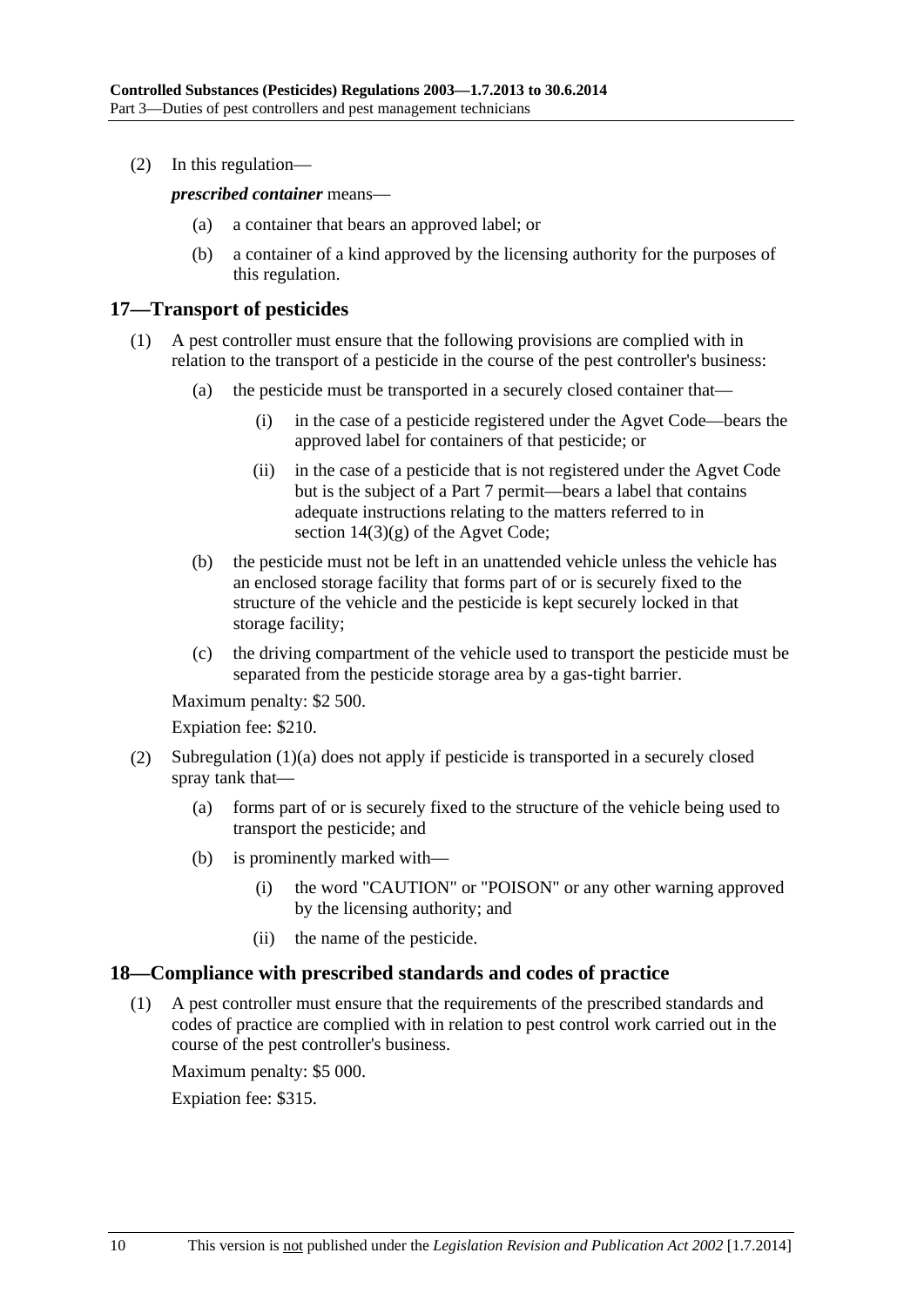<span id="page-10-0"></span> (2) A pest management technician must perform pest control work in accordance with the prescribed standards and codes of practice.

Maximum penalty: \$5 000.

Expiation fee: \$315.

- (3) For the purposes of this regulation, the prescribed standards and codes of practice are—
	- (a) AS 3660.1—2000 published by Standards Australia as amended from time to time; and
	- (b) AS 3660.2—2000 published by Standards Australia as amended from time to time; and
	- (c) *South Australian Health Commission Code of Practice for Diluting Pesticides from a Water Supply* published by the South Australian Health Commission on 19 May 1988 (*Gazette 30.6.2004 p1280*) as amended from time to time; and
	- (d) *South Australian Health Commission Termiticides (Safe Use) Code of Practice* published by the South Australian Health Commission on 19 May 1988 (*Gazette 19.5.1988 p1285*) as amended from time to time.

## **19—Compliance with Agvet Code**

- (1) A pest controller must, in relation to a pesticide registered under the Agvet Code, ensure that—
	- (a) the directions stated on the approved label for the container for the pesticide are complied with in relation to the handling or use of the pesticide in the course of the pest controller's business; and
	- (b) the pesticide is not used in the course of the pest controller's business for a purpose not stated on the approved label,

unless the pesticide is the subject of a Part 7 permit.

Maximum penalty: \$5 000.

Expiation fee: \$315.

- (2) A pest controller must, in relation to a pesticide that is the subject of a Part 7 permit, ensure that—
	- (a) the conditions of the permit are complied with in relation to the handling or use of the pesticide in the course of the pest controller's business; and
	- (b) the pesticide is not used in the course of the pest controller's business for a purpose not authorised by the permit.

Maximum penalty: \$5 000.

Expiation fee: \$315.

- (3) A pest management technician—
	- (a) must perform pest control work using a pesticide that is registered under the Agvet Code in accordance with the directions stated on the approved label for the container for the pesticide; and
	- (b) must not use the pesticide for a purpose not stated on the approved label,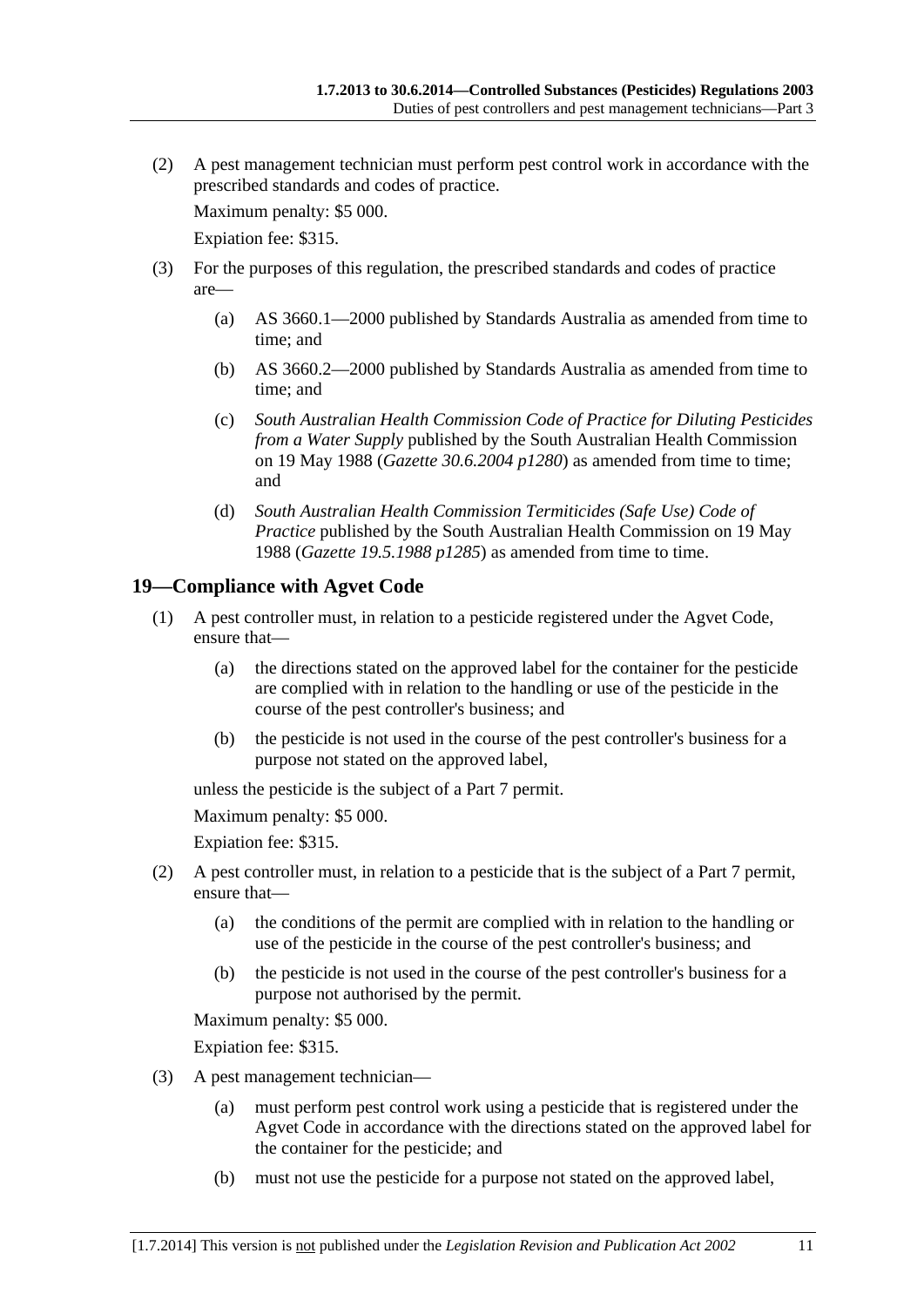<span id="page-11-0"></span>unless the pesticide is the subject of a Part 7 permit.

Maximum penalty: \$5 000.

Expiation fee: \$315.

- (4) A pest management technician—
	- (a) must perform pest control work using a pesticide that is the subject of a Part 7 permit in accordance with the conditions of the permit; and
	- (b) must not use the pesticide for a purpose not authorised by the permit.

Maximum penalty: \$5 000.

Expiation fee: \$315.

#### **20—Reporting of certain spillages of pesticide**

If a person who holds a licence under these regulations observes a spillage of pesticide that, because of its magnitude or location, or because of the toxicity of the pesticide involved—

- (a) requires assistance to be managed; or
- (b) is such that it may have an immediate impact on the environment or the health or safety of members of the public,

the person must immediately report the spillage to the licensing authority or a police officer.

Maximum penalty: \$5 000.

Expiation fee: \$315.

#### **21—Records to be kept by pest controllers**

- (1) A pest controller must, in relation to each pest management technician employed in the pest controller's business, keep a record of—
	- (a) the technician's name and address; and
	- (b) the technician's date of birth; and
	- (c) the date on which the technician commenced employment with the pest controller; and
	- (d) the date on which the technician ceased employment with the pest controller; and
	- (e) the pesticides handled or used by the technician in the course of that employment.

Maximum penalty: \$2 500.

Expiation fee: \$210.

 (2) A pest controller must, within 28 days after a pest management technician ceases to be employed in the pest controller's business, forward a copy of the records kept under [subregulation \(1\)](#page-11-0) to the licensing authority.

Maximum penalty: \$2 500.

Expiation fee: \$210.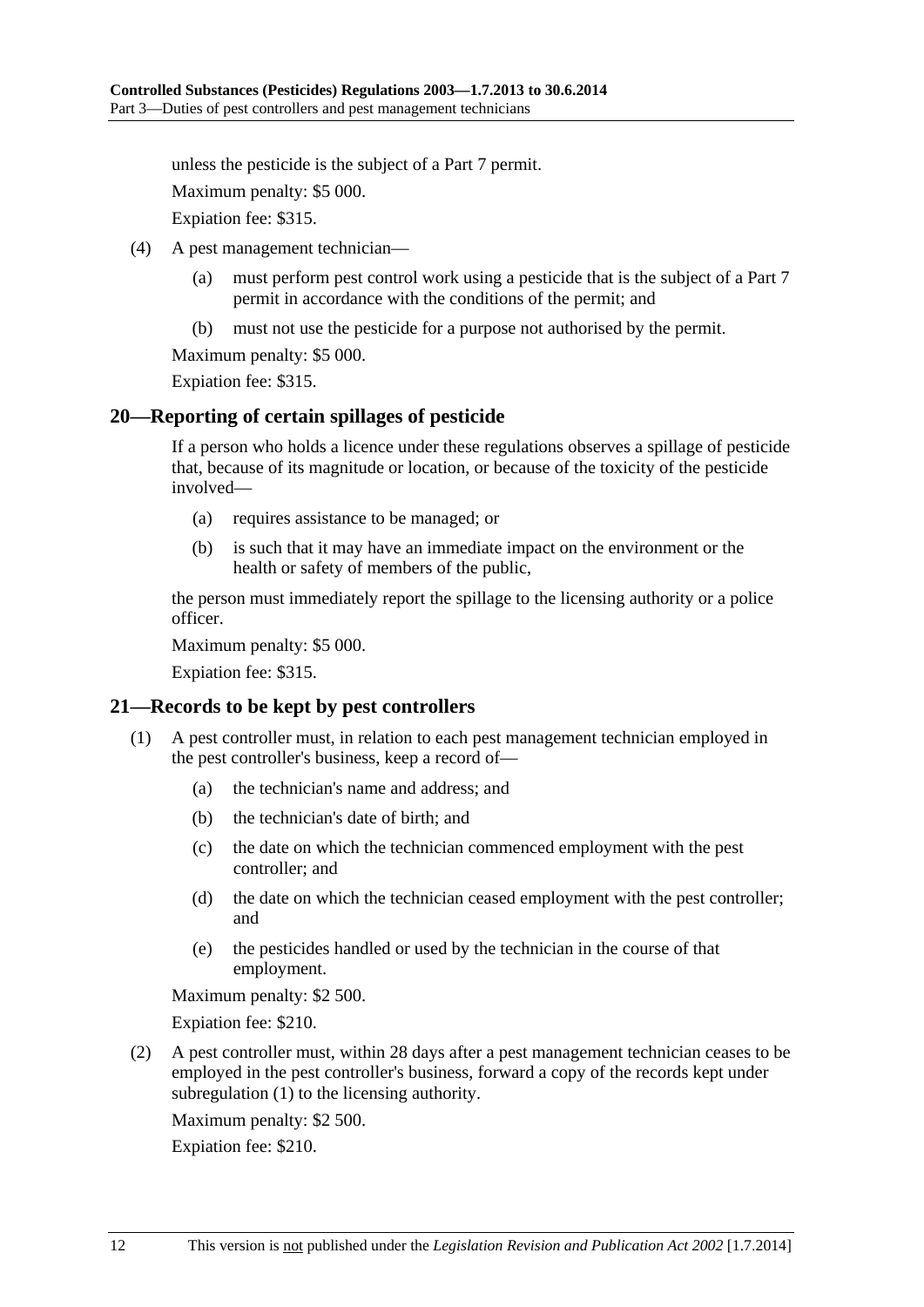<span id="page-12-0"></span> (3) A pest controller must retain a record kept under [subregulation \(1\)](#page-11-0) for 7 years after the date of the last entry made in it.

Maximum penalty: \$2 500.

Expiation fee: \$210.

- (4) A pest controller must, in relation to each application of pesticide in the course of the pest controller's business, keep a record of—
	- (a) the date, time and location of the application; and
	- (b) the name and quantity of the pesticide applied; and
	- (c) the name of the pest management technician who applied the pesticide; and
	- (d) the proximity of other people to the area where the pesticide was applied; and
	- (e) in the case of a pesticide applied outdoors—the prevailing weather conditions in the area where the pesticide was applied; and
	- (f) in the case of a termiticide applied to a site before or during the construction of a building—
		- (i) the total surface area of the land or building treated with the termiticide; and
		- (ii) the name and principal place of business of the supplier of the termiticide.

Maximum penalty: \$2 500.

Expiation fee: \$210.

 (5) A pest controller must retain a record kept under [subregulation \(4\)](#page-12-0) for 7 years after the date it was made.

Maximum penalty: \$2 500.

Expiation fee: \$210.

 (6) A pest controller must, on request by the licensing authority in writing, provide the licensing authority with specified information contained in a record kept under this regulation within the time specified in the request.

Maximum penalty: \$2 500.

Expiation fee: \$210.

## **22—Duty of holder of pest controller's licence to notify change of business name or address**

The holder of a pest controller's licence must, within 14 days of any change in—

- (a) any business name under which the holder carries on the pest control business; or
- (b) the holder's business or registered address,

give the licensing authority written notice of the change.

Maximum penalty: \$250.

Expiation fee: \$80.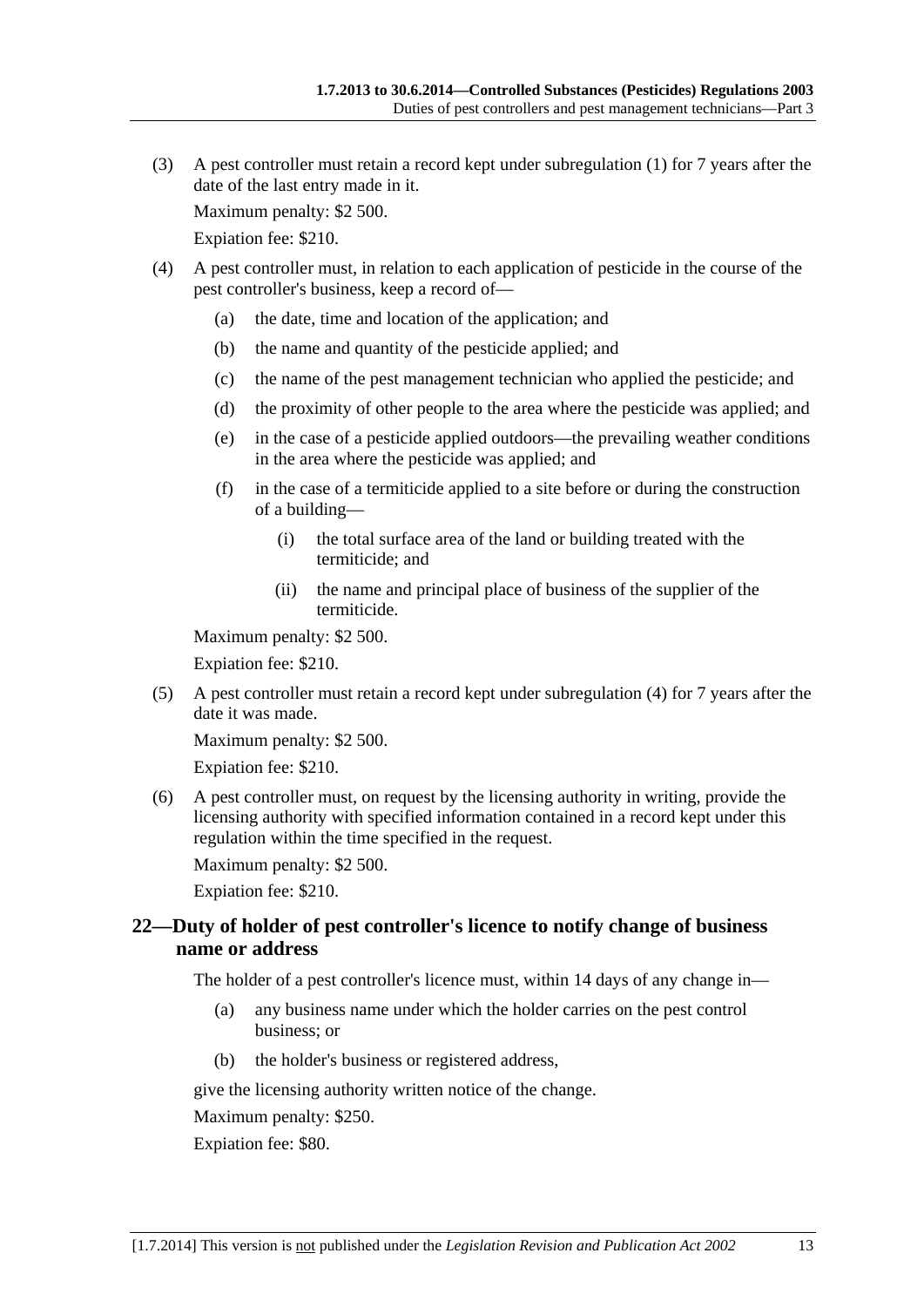## <span id="page-13-0"></span>**23—Duty of holder of limited pest management technician's licence to notify change or cessation of employment**

The holder of a limited pest management technician's licence must, within 14 days of—

- (a) changing employment from one pest controller to another; or
- (b) ceasing to be employed as a pest management technician,

give the licensing authority written notice of the change or cessation of employment. Maximum penalty: \$250.

Expiation fee: \$80.

## **Part 4—Miscellaneous**

## **24—Applications**

- (1) An application under these regulations must—
	- (a) be made in a manner and form approved by the licensing authority; and
	- (b) be accompanied by the appropriate fee set out in [Schedule 1.](#page-13-0)
- (2) A person who makes an application under these regulations must, if the licensing authority so requires—
	- (a) provide the licensing authority with specified information to enable the licensing authority to determine the application; and
	- (b) verify, by statutory declaration, information furnished for the purposes of the application.

## **25—False or misleading statement**

A person must not make a statement that is false or misleading in a material particular (whether by reason of the inclusion or omission of any particular) in any information provided under these regulations.

Maximum penalty: \$5 000.

## **Schedule 1—Fees**

1 On application for the issue or renewal of a pest controller's licence—

| (a)                                                                                        | for 1 year  | \$294.00 |
|--------------------------------------------------------------------------------------------|-------------|----------|
| (b)                                                                                        | for 3 years | \$882.00 |
| On application for the issue or renewal of a full pest management technician's<br>licence— |             |          |

| (a) | for 1 year                                                                     | \$72.00  |
|-----|--------------------------------------------------------------------------------|----------|
|     | (b) for $3 \text{ years}$                                                      | \$216.00 |
|     | On application for the issue of a limited pest management technician's licence | \$72.00  |

4 On application for an extension of the term of a limited pest management technician's licence \$28.00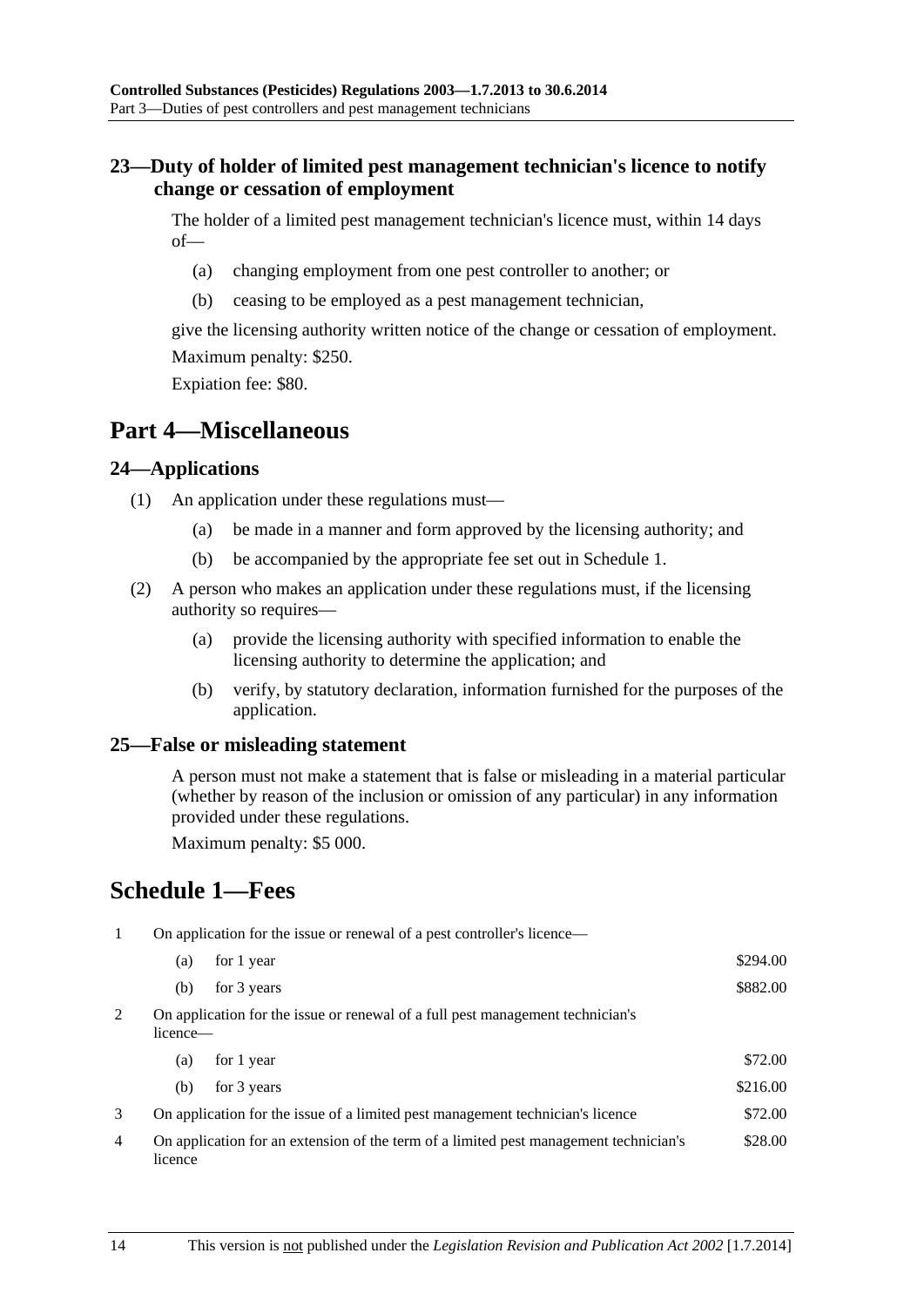# <span id="page-14-0"></span>**Schedule 2—Revocation and transitional provisions Part 1—Revocation of** *Controlled Substances (Pesticide) Regulations 1988*

## **1—Revocation of regulations**

The *[Controlled Substances \(Pesticide\) Regulations 1988](http://www.legislation.sa.gov.au/index.aspx?action=legref&type=subordleg&legtitle=Controlled%20Substances%20(Pesticide)%20Regulations%201988)* are revoked.

## **Part 2—Transitional provisions**

## **2—Interpretation**

In this clause—

*revoked regulations* means the regulations revoked by [clause 1](#page-14-0).

#### **3—Continuation of licences**

- (1) A pest controller's licence under the revoked regulations in force immediately before the commencement of these regulations continues in force under these regulations, subject to its terms and conditions, as a pest controller's licence under these regulations for the balance of the term for which it was granted or last renewed.
- (2) A pest operator's licence grade 1 under the revoked regulations in force immediately before the commencement of these regulations continues in force under these regulations, subject to its terms and conditions, as a limited pest management technician's licence under these regulations for the balance of the term for which it was granted or last renewed.
- (3) A pest operator's licence grade 2 under the revoked regulations in force immediately before the commencement of these regulations continues in force under these regulations, subject to its terms and conditions, as a limited pest management technician's licence under these regulations for a term expiring on the first anniversary of the commencement of these regulations.
- (4) A pest operator's licence grade 3 under the revoked regulations in force immediately before the commencement of these regulations continues in force under these regulations, subject to its terms and conditions, as a full pest management technician's licence under these regulations for the balance of the term for which it was granted or last renewed.

## **4—Continuation of exemptions**

An exemption under the revoked regulations in force immediately before the commencement of these regulations continues in force under these regulations, subject to its terms and conditions, as an exemption under these regulations.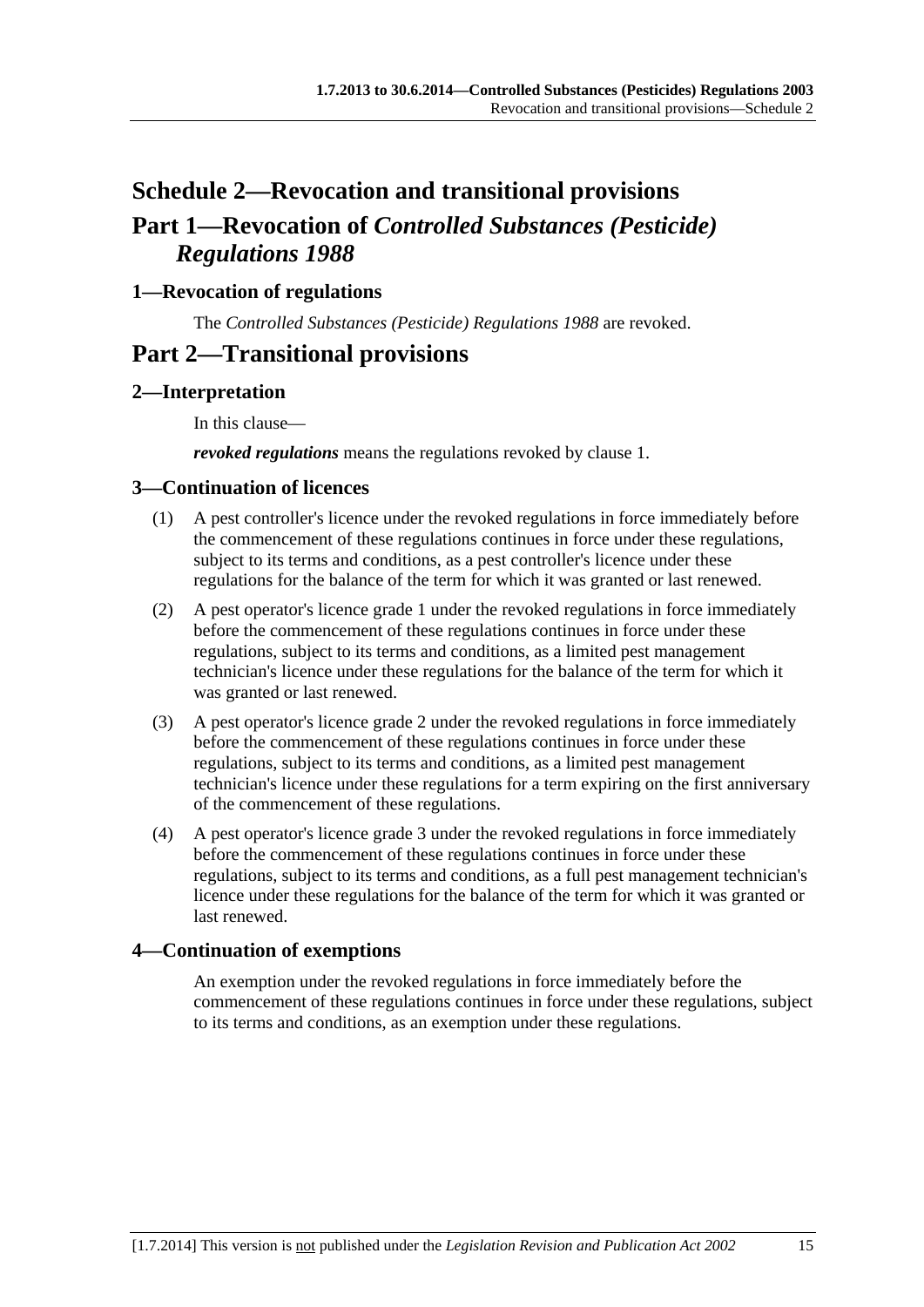# <span id="page-15-0"></span>**Legislative history**

## **Notes**

- Variations of this version that are uncommenced are not incorporated into the text.
- Please note—References in the legislation to other legislation or instruments or to titles of bodies or offices are not automatically updated as part of the program for the revision and publication of legislation and therefore may be obsolete.
- Earlier versions of these regulations (historical versions) are listed at the end of the legislative history.
- For further information relating to the Act and subordinate legislation made under the Act see the Index of South Australian Statutes or www.legislation.sa.gov.au.

## **Principal regulations and variations**

New entries appear in bold.

| Year     | No  | Reference               | Commencement                            |
|----------|-----|-------------------------|-----------------------------------------|
| 2003     | 175 | Gazette 21.8.2003 p3310 | $1.9.2003$ : r 2                        |
| 2004     | 78  | Gazette 27.5.2004 p1523 | $1.7.2004$ : r 2                        |
| 2005     | 47  | Gazette 26.5.2005 p1387 | $1.7.2005$ : r 2                        |
| 2006     | 75  | Gazette 15.6.2006 p1693 | $1.7.2006$ : r 2                        |
| 2007     | 148 | Gazette 7.6.2007 p2539  | $1.7.2007$ : r 2                        |
| 2008     | 118 | Gazette 5.6.2008 p2097  | $1.7.2008$ : r 2                        |
| 2009     | 113 | Gazette 4.6.2009 p2550  | 1.7.2009: r2                            |
| 2010     | 39  | Gazette 3.6.2010 p2160  | $3.6.2010$ : r 2                        |
| 2010 72  |     | Gazette 10.6.2010 p2740 | $1.7.2010$ : r 2                        |
| 2011 55  |     | Gazette 9.6.2011 p2057  | $1.7.2011:$ r 2                         |
| 2012     | 62  | Gazette 31.5.2012 p2292 | $1.7.2012$ : r 2                        |
| 2012 158 |     | Gazette 14.6.2012 p2760 | 1.7.2012 immediately after 62/2012: r 2 |
| 2013 150 |     | Gazette 6.6.2013 p2414  | $1.7.2013$ : r 2                        |
| 2014     | 93  | Gazette 19.6.2014 p2542 | $1.7.2014$ : r 2                        |

## **Provisions varied**

New entries appear in bold.

Entries that relate to provisions that have been deleted appear in italics.

| Provision      | How varied                                                                | Commencement |
|----------------|---------------------------------------------------------------------------|--------------|
| Pt1            |                                                                           |              |
| r <sub>2</sub> | omitted under the Legislation Revision and<br><b>Publication Act 2002</b> | 1.7.2004     |
| r <sub>3</sub> |                                                                           |              |
| pesticide      | varied by 39/2010 r 4                                                     | 3.6.2010     |
| Pt 2           |                                                                           |              |
| r 11           |                                                                           |              |